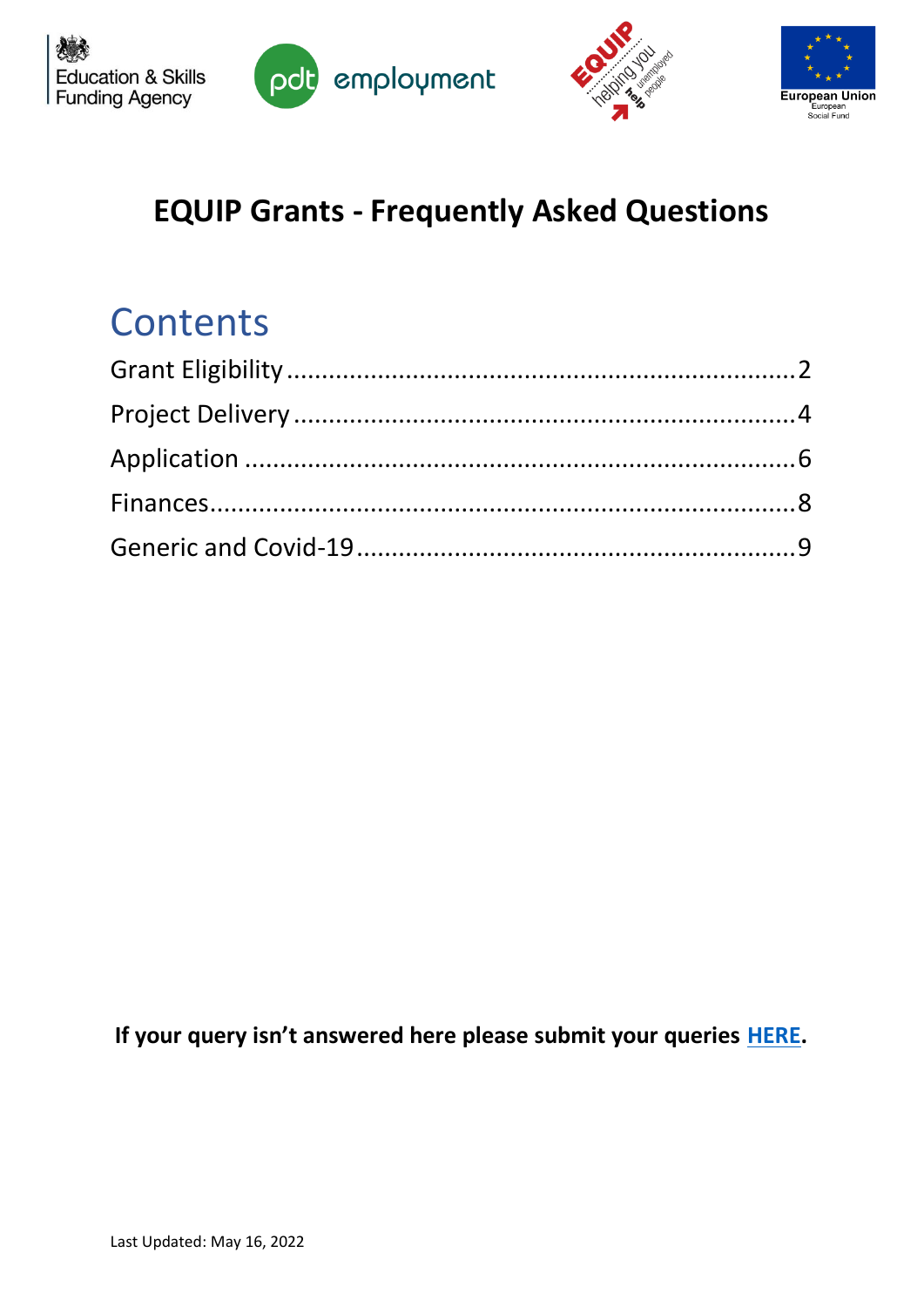





*Grant Eligibility* 

## <span id="page-1-0"></span>**a) Can student organisations apply?**

Yes, as long as you are properly constituted, and you have less than 49 employees on payroll and an annual turnover, equal to or under, €10million.

## **b) My organisation is based outside of London/boroughs listed under Central and West London; can I apply for the EQUIP Grant?**

You may apply for the grant if you plan to deliver your project in the listed boroughs. For example, if your organisation is based in Birmingham and would be able to deliver in Westminster, you may apply and through the application, demonstrate an understanding of the communities within West and/or Central London.

For those who plan to apply but are unable to deliver in the listed Central and West London boroughs, please check online for your local community grant distribution.

## **c) I don't have a company bank account. Can I still apply?**

No.

## **d) Does the organisation have to be situated in one of the delivery boroughs?**

No, the organisation must show on the application that they will be delivering in one of the specified boroughs (in Central or West).

## **e) Can I apply if I am self-employed?**

As long as you are properly constituted – yes.

## **f) We are a small organisation and don't have a counter signatory, can we still apply?**

Yes, the organisation will be required to produce as part of your constitution your company signatory.

## **g) Do we need to be a charity? / What does it mean to be a small organisation?**

No. Small Organisations with 49 full-time equivalent staff or less and with an annual turnover of less than €10 million can apply.

## **h) How do you verify that my organisation has 49 FTE?**

We work based on trust however we could check this by requesting evidence of number of employees on payroll and check companies house.

## **i) Can we submit more than one bid per borough but supporting different customer groups?**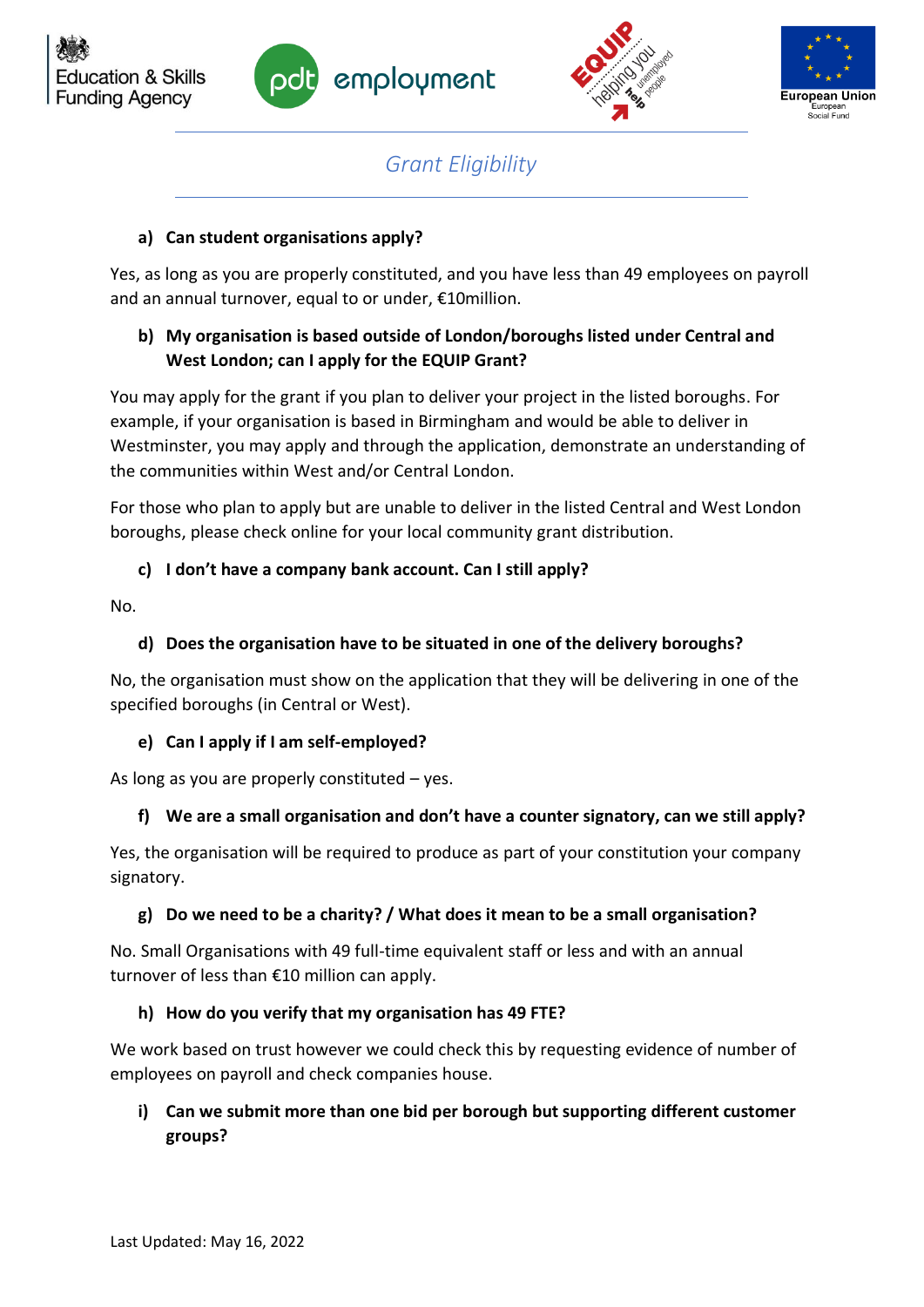





You can only make one application in each Lot. If the project your delivering is across the different Lots (Central boroughs or West boroughs) then you will need to make separate applications, however if they are in the same Lot but different audiences, you will need to explain why within the one application.

## **j) I don't have audited accounts due to the size of my organisation, what else can I provide?**

In some cases, we may consider tax returns or statement of accounts.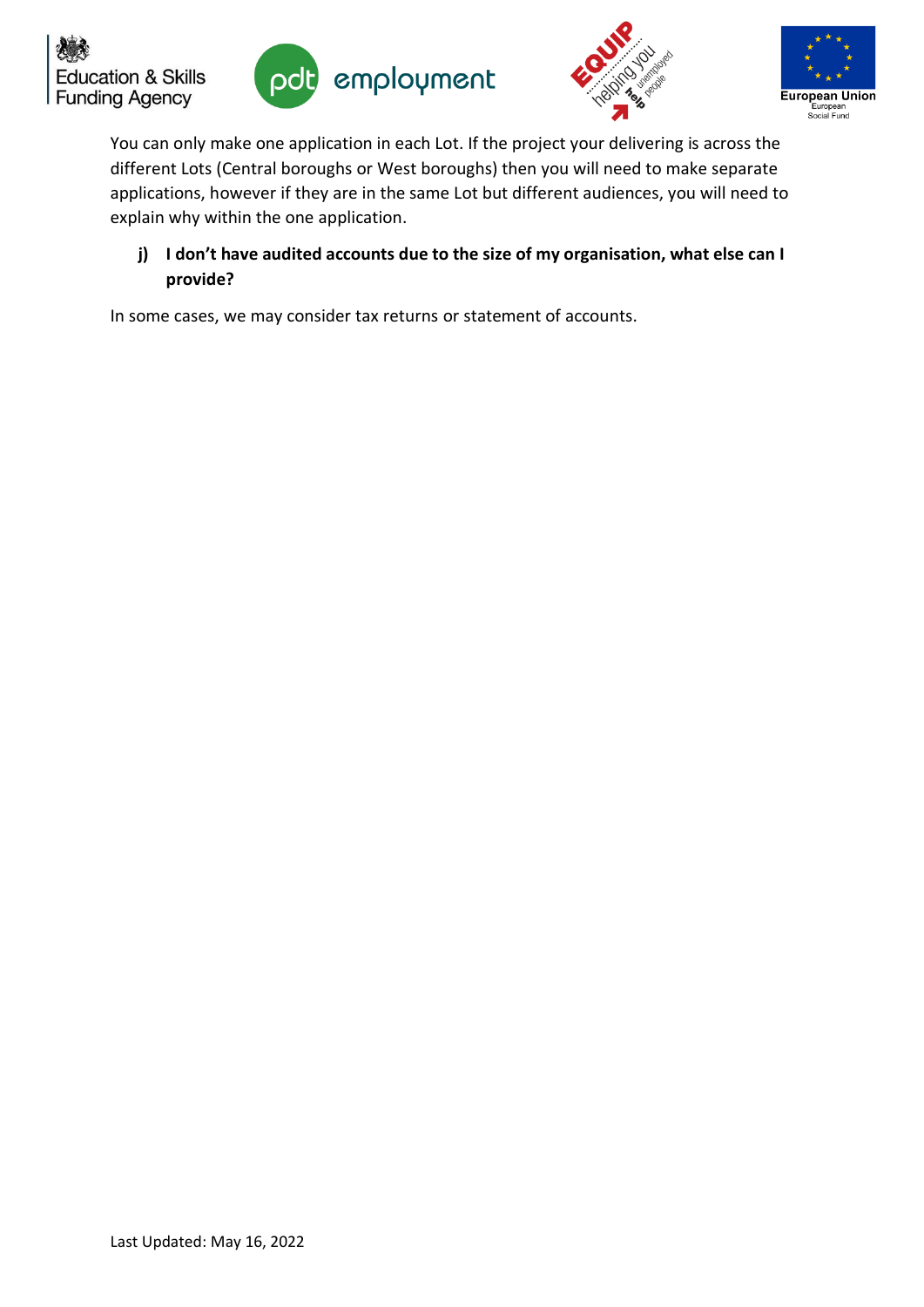





## *Project Delivery*

## <span id="page-3-0"></span>**a) If the number of starts/outcomes are not achieved fully, will we be penalised financially?**

If there is serious underperformance PDT reserves the right to terminate, clawback or reduce the contract.

## **b) If successful, will we have an allocated support adviser?**

Yes. You will be introduced to your Grant Support Officer upon Grant Agreement meeting.

## **c) Will we have training on collecting participant evidence?**

Yes, training material will be provided for successful applicants.

## **d) What are the reporting requirements?**

You will be required to report on finance (deferral of expenditure, i.e. showing payments leaving your bank account), participant/learner eligibility, participant/learner activities and participant/learner output (into training or job). This is all completed via an online portal that is created for securely uploading confidential information. There will be training provided for applicants who have been successful.

## **e) Will you come out to audit my project?**

No but you will be required to send evidence of spend and outputs.

## **f) If the project is based in a given borough, can we support customers from neighbouring boroughs?**

Yes, as long as the delivery borough is in the Lot, the participants/customers can come from anywhere in the 33 London Boroughs.

## **g) Can I apply to help people who are employed, on zero hours contracts, low income or are on the furlough scheme?**

No, eligible participants must not be in work, this includes long-term and short-term unemployed, those who classify as economically inactive and those on benefits. See guidance for full criteria.

## **h) Can you define what you mean by Economically Inactive and how is this evidenced?**

Economically Inactive = An unemployed person who is not ready to work within the next two weeks due to a type of barrier (i.e childcare, work limiting health condition, caring responsibility etc). Evidence of this can be a third-party verification or a self-declaration, further information and training will be provided after applications have been successful.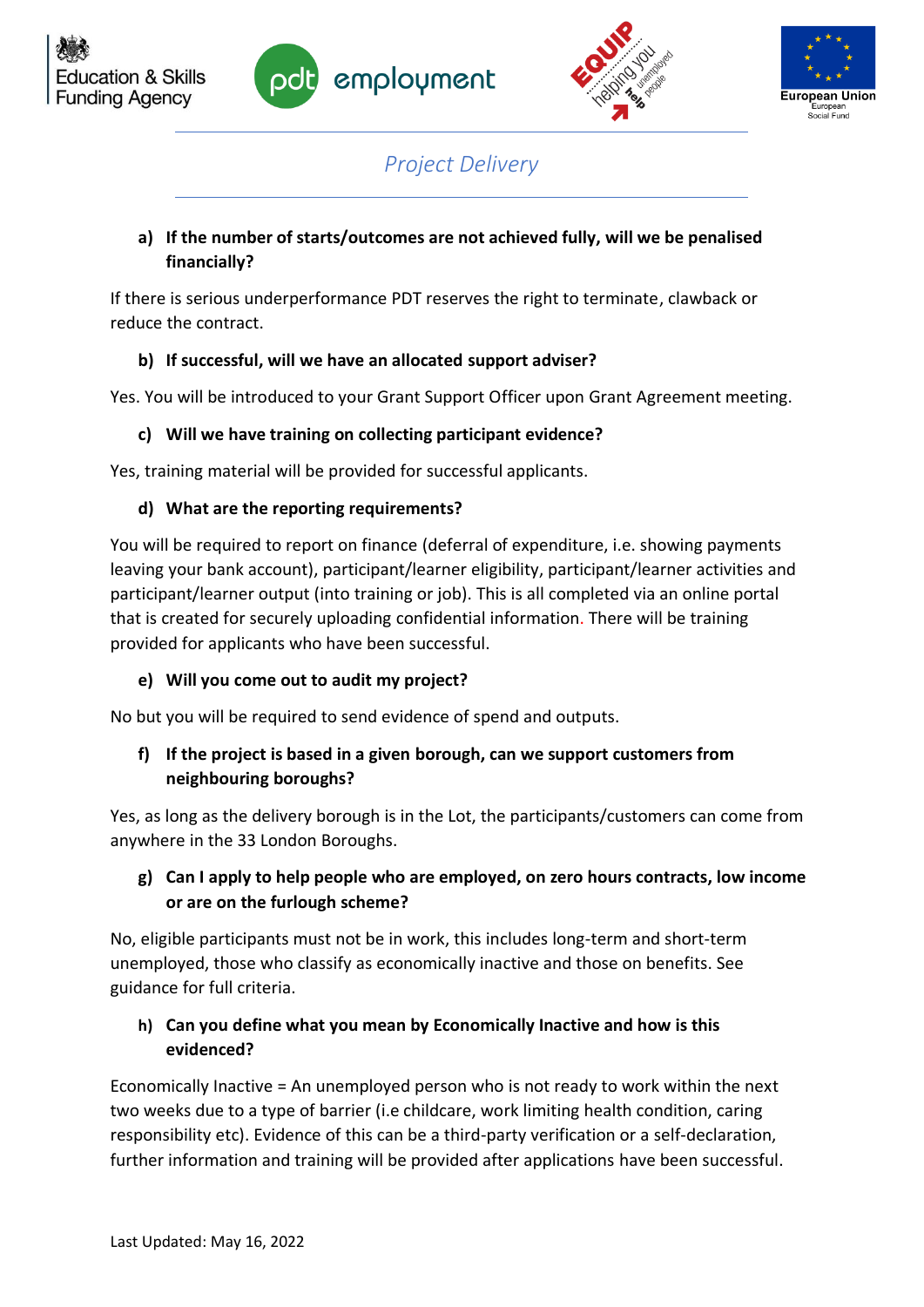





#### **i) How long can my project run for?**

July 2022 to January 2023.

**Education & Skills Funding Agency** 

#### **j) Does an apprenticeship count as a job output or a training output?**

An apprenticeship counts as a job output.

#### **k) What is considered a 'Training Output'?**

Must be a higher level than what the participant's qualification at enrolment. Ideally a minimum of 20hrs.

#### **l) Can I count training on my project as a Training Output?**

No. Activities described in the application as part of project delivery, cannot be counted as a progression, however, projects can refer to their own in-house provision. For example, your EQUIP project is to deliver Functional Skills. Jack is a participant you enrolled, and he has completed Functional Skills and would like to progress into Entry Level IT, which also your organisation delivers outside of EQUIP. Therefore, the Functional Skills is considered activities on the project and IT would be the progression to training.

### **m) My participant(s) progressed into training after leaving my project and also started a new job, can I claim both of these?**

No. You cannot claim both outputs, it is either one or the other.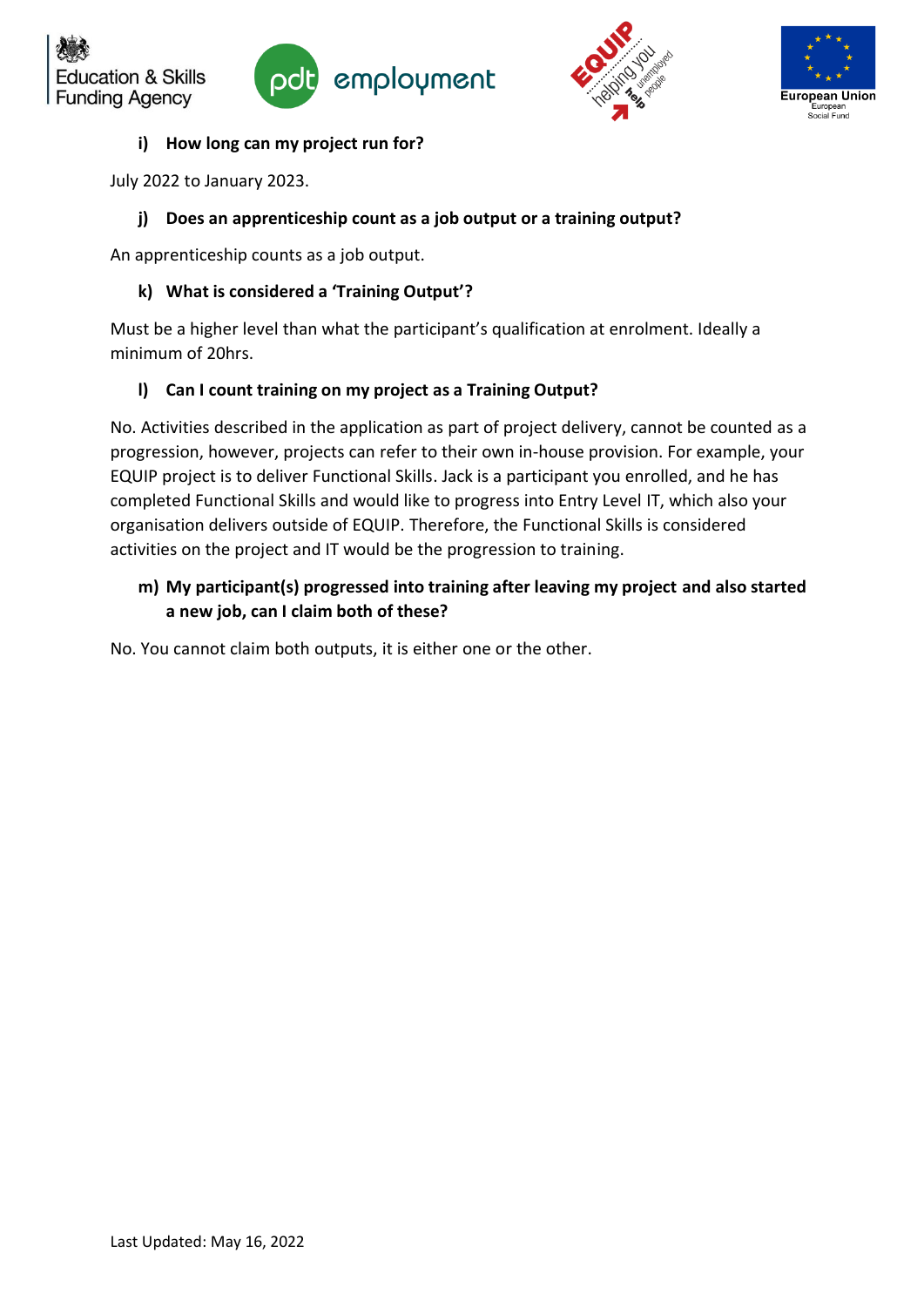





*Application*

<span id="page-5-0"></span>*For answers about questions on the application form, see our EQUIP Community Grants Guidelines*

#### **a) Can I access a downloadable version of the application form?**

No, the application is not available for downloads.

#### **b) Do I have to complete the application form in one go?**

No, if you wish to complete parts of the form or continue it at another time, you can click the 'Save' button and it will take you to the last section of the form.

Next, fill in the CAPTCHA test, click 'Save' again and it will generate a personalised URL which you must keep safe, and you can go back to it when you are ready complete your form.

#### **c) How many times can I apply for a grant?**

In a single round, an organisation can only apply once, per Lot Area, under one charity or company registration number.

#### **d) My organisation has different arms, can we apply once for each arm?**

If an organisation has many branches, each with a different registration numbers, then applications can be made per branch in one round. If the registration number is the same, then no.

## **e) Can I apply for Central AND West London grants simultaneously?**

Yes, but you must make two separate applications for the boroughs listed for Central London and boroughs listed for West London.

#### **f) What is the minimum & maximum grant amount?**

The minimum is £5,000 and the maximum is £20,000 per round, per project, per Lot.

#### **g) What is the deadline for submission?**

Friday  $10<sup>th</sup>$  June 2022 at  $11:59$ pm

#### **h) What if I need to edit the amount applied for after I have submitted?**

Once a grant application has been submitted it will be assessed based on the amount applied for. It will not be possible to make amendments at that stage.

#### **i) How long before we know if we have been successful or not?**

All organisations will be notified by 13<sup>th</sup> July 2022.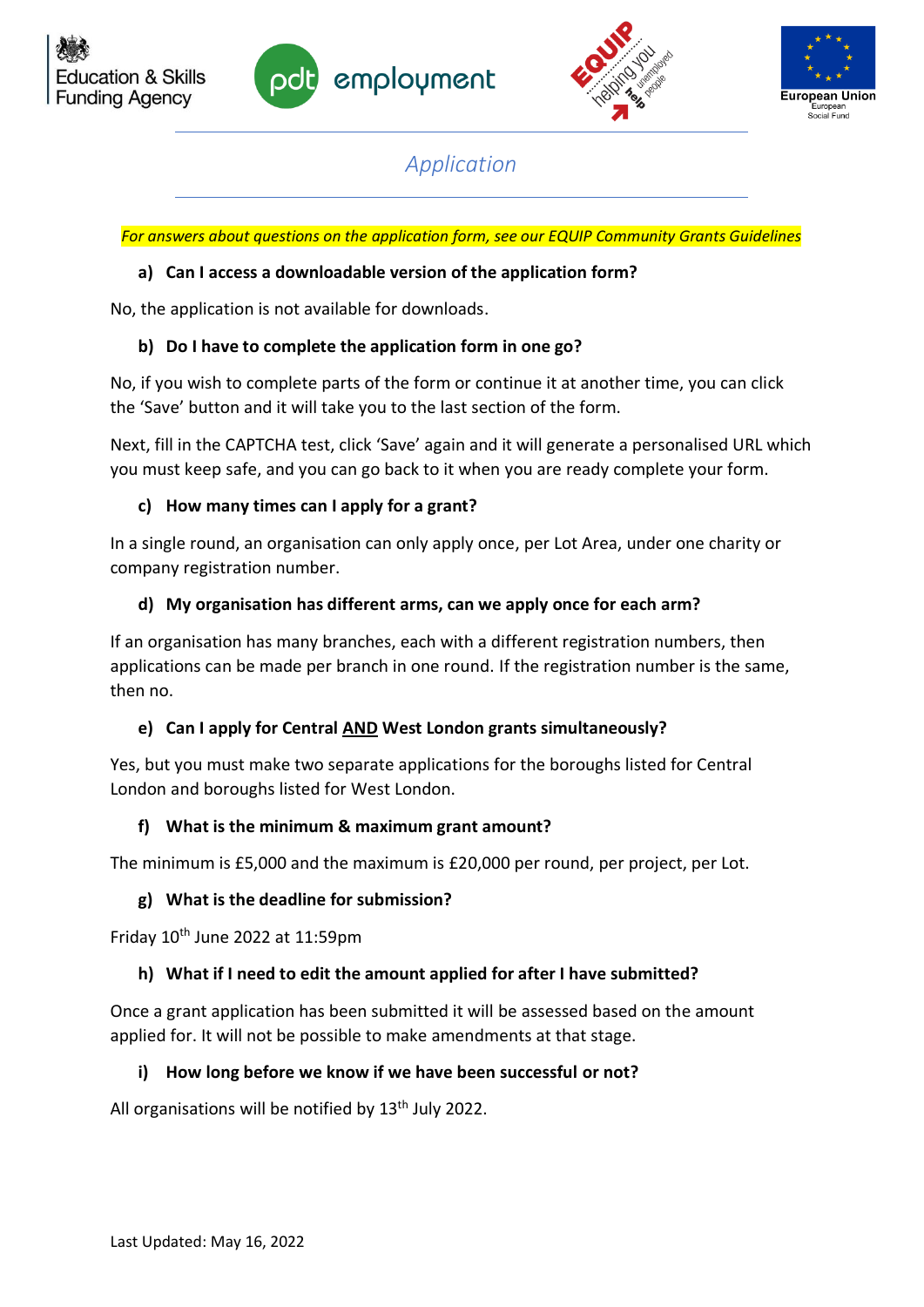







#### **j) Do I need to provide any documents at application stage?**

No, all information that is required will be collected from the application form.

#### **k) I'm having technical errors regarding the application form.**

Please contact [equip@pdt.org](mailto:equip@pdt.org) to discuss the issue.

#### **l) Do I have to put a secondary contact on the application?**

No, but it's helpful to have on record if we cannot contact the primary person about the application.

#### **m) If my grant isn't approved, how will I know, and can I apply again?**

No, unfortunately this will be our last round of EQUIP as we are reaching end of our ESFA Contract. There will be no appeals process for this round – all decisions will be final.

#### **n) Can I make any amendments after I submit the application?**

No.

#### **o) Can the local authority provide a reference?**

Yes, please make sure it is a direct contact and not a general enquires email/phone number.

#### **p) What can I write in the project budget?**

EQUIP funds 100% project costs, from staffing to equipment and beneficiary costs. It is advisable to ensure within your application you demonstrate a justification for all your project costs. An example budget is included in the Guidance Document.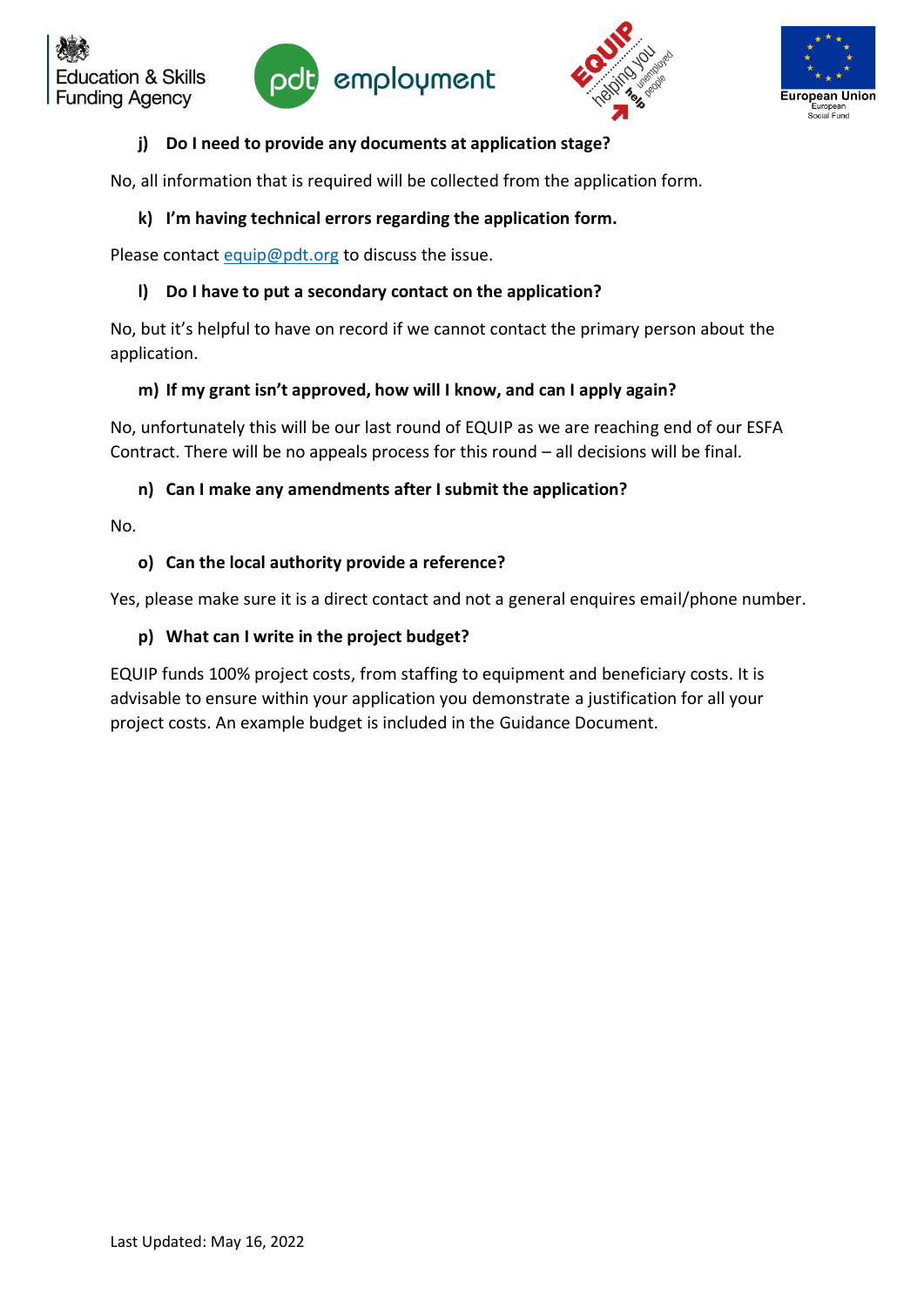





## *Finances*

## <span id="page-7-0"></span>**a) Can the grant be used for the following: to purchase refreshments for learners, or for room hire?**

Yes, here are a few examples of the things the grant can be used for; venue costs; stationary, laptops, beneficiary costs, tutor costs and refreshments. It cannot be used for religious purposes.

## **b) Is there an indicative maximum cost per participant for this grant?**

No, this is a full cost recovery project not payment by result therefore we have not set any boundaries for cost per participant.

## **c) I have been approved part of but not all my requested grant.**

You will have feedback from the appraisal panel which will detail reasons why there has been an alteration to your request. You can choose to accept or decline this alteration.

## **d) How long after I have been approved before I receive my first payment?**

Each organisation will have an arrangement set out after the grant agreements have been signed.

## **e) Should funding cover all programme costs in its entirety?**

We only require to submit the budget that EQUIP is funding.

## **f) If I don't spend all of the Grant, do I have to return it?**

Yes, the EQUIP Grant is subject to an Article 125 and/or Article 127 audit from ESF and as such and all project expenditure **must be** defrayed.